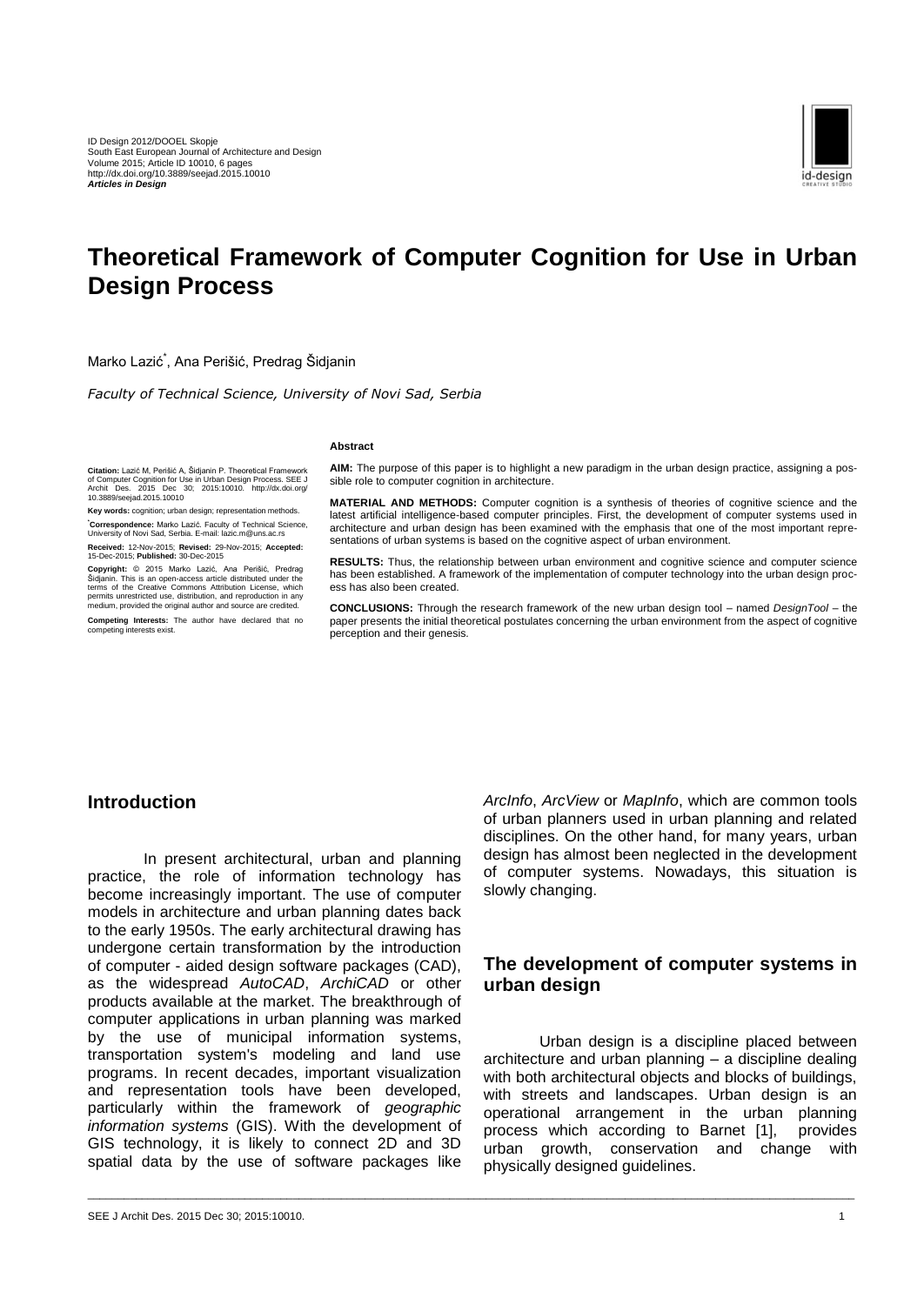Urban design is a part of activities of urban planning and arrangement of appropriate relationships between objects, infrastructure, landscape and the like. In urban design, all the technical, economic, social and aesthetic factors are involved, highly harmonized and mutually synthesized.

According to Batty, et al. (1998), urban design is almost neglected in the process of computerization. Since the late 1950s, both architecture and urban planning have been actively involved in software development, which simultaneously followed the developments in the electronics industry – both<br>computer and satellite. CAD systems have computer and satellite. CAD dramatically and fundamentally changed the daily practice and organization of architectural offices. This made architectural practice much more efficient. New opportunities in the field of realistic 3D and *real-time*  visualization like immersive virtual reality [2], have additionally changed the perspective of development of the architectural and planning profession. Furthermore, the architectural profession and its cooperation with participants at all stages of project design and construction (including maintenance) have been enhanced by the rapid development of BIM (*Building Information Model*) technology [3]. From the early 1960s, Geographic Information Systems (GIS) have completely changed the field of urban planning through the incorporation of satellite-collected spatial data, accurately constructing a broad spatial environment, or even the entire world (Google Earth, for example – an all available Internet application), with 2D or 3D components satisfying a wide scope of interests and professional needs.

The development of urban design software is disregarded, being almost unavailable in an appropriate form, as it is the case with architectural and urban planning software. There are several reasons for this 'software vacuum': the main one is in diversity of the urban design process and its large amount of participants with strong political influence, which cannot be software-processed. Another possible reason is the difficulty to synthesize the urban design methods with visualization techniques, which is now successfully completed through the connection between the CAD and GIS.

Within the GIS framework, several research efforts have been undertaken in urban design development for sketch planning, visualization and analyses that include GIS functionalities and multimedia visualization [4-8]. Some of the reaserches are focused on resolving issue of public participation in planning using utilitized graphical interface [9,10]. Most of these researches are intended to assist the urban design process in its various stages, rather than the implementation of urban design itself. Some decision-making assistance systems have been developed to assist planning for specific purposes, such as locating facilities and installations, or retails and the like [11-13].

\_\_\_\_\_\_\_\_\_\_\_\_\_\_\_\_\_\_\_\_\_\_\_\_\_\_\_\_\_\_\_\_\_\_\_\_\_\_\_\_\_\_\_\_\_\_\_\_\_\_\_\_\_\_\_\_\_\_\_\_\_\_\_\_\_\_\_\_\_\_\_\_\_\_\_\_\_\_\_\_\_\_\_\_\_\_\_\_\_\_\_\_\_\_\_\_\_\_\_\_\_\_\_\_\_\_\_\_\_\_\_\_\_\_\_\_\_\_\_\_\_\_\_\_\_\_\_

The creative aspect of urban design has not been implemented in the development of computer applications; however, some basic supplementary tools are under development for the CAD, GIS and the Internet.

# **Urban design-related problems**

There are several possible questions that may indicate some of the problems related to urban design. Some of the most important ones are the following: How to present the functional model of urban environment effectively? How to test the proposed solutions and how to choose the best? How to get the feedback of interested citizens? How to prepare the analysis of potential impacts and consequences? How to integrate all information with the new functional and conceptual model? How to make decisions based on experts and 'non-experts' (layman) democratic voting? How to implement the selected model? Modification of these issues to the level of computer technology may look as follows: Is it possible to create computer tools that integrate the analyses, appearances, shapes, shape changes, tests and decision making – all based on expert knowledge and the existing technologies, such as the CAD, GIS or the Internet, and which can be applied by both professionals and citizens? This single question can be replaced by hundreds of related questions, but there could be only few answers. The theoretical basis for the development of computer tools is briefly discussed below, contributing thereby only partially to the elimination of the urban design software-related vacuum.

Urban design manipulates at small scales, and it is less abstract than urban planning that operates at large scales. Urban design provides people with a clear picture of how design will look like. The potential of inclusion of new technologies in urban design is huge at the level of assistance at the neighborhood scale, both for specialists and for ordinary citizens. The large amount of different data, presented in a visual and acceptable form for all interested groups, can play a useful feedback in urban design. Due to be efficient and as collaborative as possible, designers need to determine the project framework that provides physical environment for users with the ability to directly participate in the project through the Internet. Results of public participation would be analyzed and included into the urban design creating process. This kind of 'reflective design' is an approach that will probably solve the problem of design by obtaining acceptable plans for urban systems [14].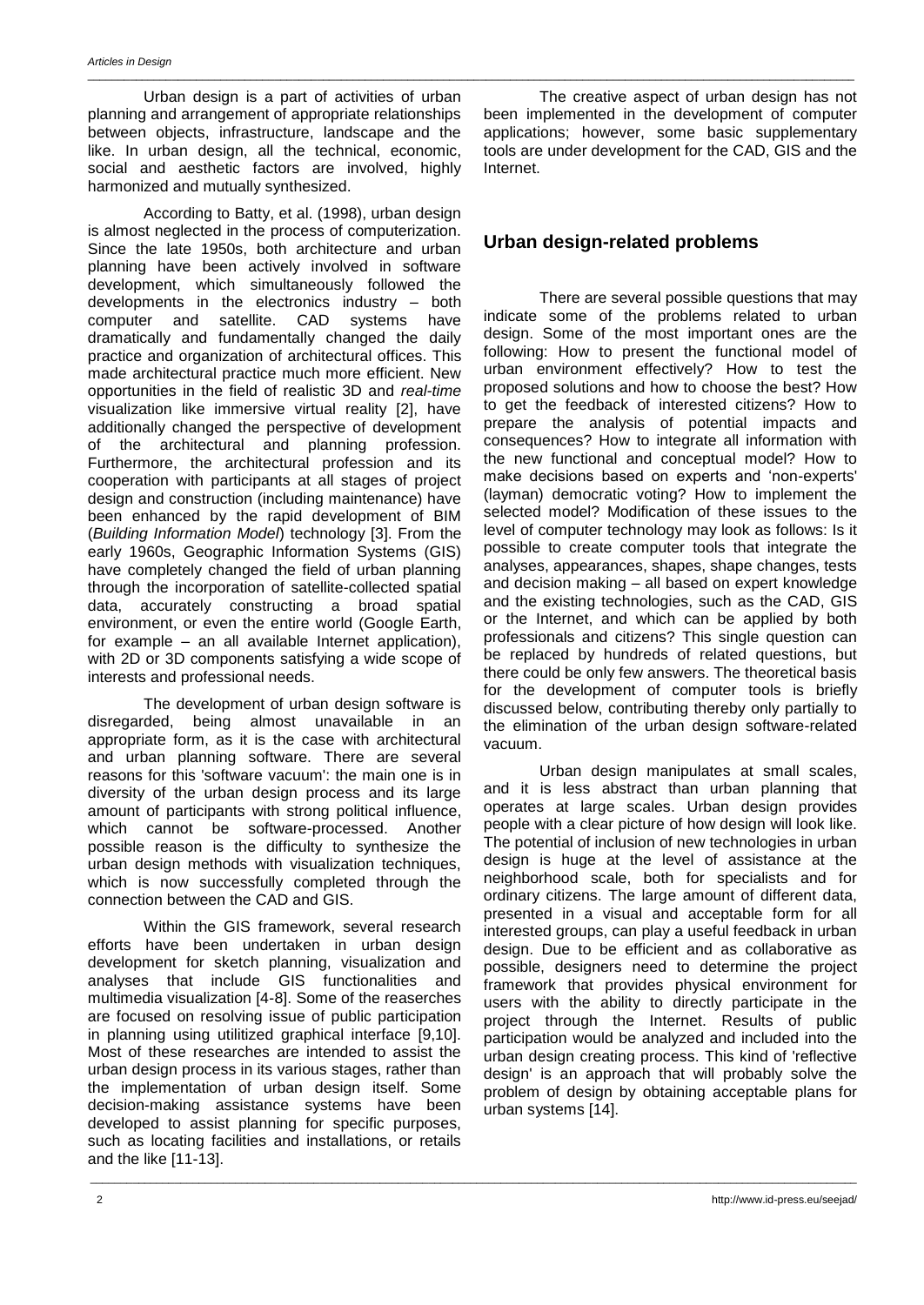*\_\_\_\_\_\_\_\_\_\_\_\_\_\_\_\_\_\_\_\_\_\_\_\_\_\_\_\_\_\_\_\_\_\_\_\_\_\_\_\_\_\_\_\_\_\_\_\_\_\_\_\_\_\_\_\_\_\_\_\_\_\_\_\_\_\_\_\_\_\_\_\_\_\_\_\_\_\_\_\_\_\_\_\_\_\_\_\_\_\_\_\_\_\_\_\_\_\_\_\_\_\_\_\_\_\_\_\_\_\_\_\_\_\_\_\_\_\_\_\_\_\_\_\_\_\_\_*

# **Representation of urban systems**

At the level of urban design, urban systems consist of four types of representation according to Batty, et al. [15]:

- 1) *socio-economic* information are traditionally spatial, macro information that are normally related to the area;
- 2) *functional* information relate to the relationships among the system's spatial elements;
- 3) *'acting'* information are usually information reflecting several micro information, e.g. the way users react to imagery of the urban environment; and
- 4) *physical* information is geometric (vectored) in contrast to geographic (raster) information.

All these types of information are stored in different data banks, mostly GIS's. The representation of an urban system and the process design are perhaps best integrated through the relevance of GIS. Urban design consists of a small scale problem requiring 2D or 3D considerations. Urban design also includes a wide scope of interests, ranging from socioeconomic through functional, aesthetic, structural and others. The designer should control and be responsible for all these. In such circumstances it is necessary to have a good design tool at disposal, based on the latest development technologies, such as *CityEngine,* which is based on work of Parish and Mueller [16].

One of the four most important representations of urban systems is certainly the one that is based on cognitive aspect of the urban environment.

# **Cognitive representation in urban design**

The idea of cognitive representation is defined by the way people understand and perceive the space around them. Cognitive representation in urban design is based on the concept of cognitive mapping, path-finding and navigation. Cognitive mapping is the relationship between the physical environment and psychological pattern of the related memorized information. As a cognitive approach to urban design, this research is based on the theory of urban design and the theory of computer cognition. The theory of urban design, as well as the concept of cognitive mapping, is taken from Kevin Lynch [17]. Path-finding and navigation are other aspect of integration of cognitive representation adopted for the present research.

\_\_\_\_\_\_\_\_\_\_\_\_\_\_\_\_\_\_\_\_\_\_\_\_\_\_\_\_\_\_\_\_\_\_\_\_\_\_\_\_\_\_\_\_\_\_\_\_\_\_\_\_\_\_\_\_\_\_\_\_\_\_\_\_\_\_\_\_\_\_\_\_\_\_\_\_\_\_\_\_\_\_\_\_\_\_\_\_\_\_\_\_\_\_\_\_\_\_\_\_\_\_\_\_\_\_\_\_\_\_\_\_\_\_\_\_\_\_\_\_\_\_\_\_\_\_\_

Cognitive representation of urban design tends to be realistic both from cognitive aspects and the aspects of its implementation.

# **Computer implementation into the urban design**

Batty, et al. (1998) suggests a framework for the development of computer techniques that can be applied in urban design. This framework illustrates the stages of implementation of new computer technologies into the process of urban design. This framework consists of three main parts:

- 1) *data representation* showing the four types of representation of urban systems (socioeconomic, functional, 'performing' and physical);
- 2) *models and systems* represented by CAD models, functional models, economic models; and
- 3) *urban design process,* presented in various steps in the process, from problem defining to decision making regarding the best plan (implementation).

*Data representation* and *models and systems* correlate with 'GIS tools' that are also related with *networks*, *photos*, *CAD*, *syntaxes*, *maps*, *graphic editors*, and *2D and 3D models*. When respecting certain criteria, this schematic framework can be universal. For the cognitive representation approach in the present study, the following components can be implemented into this framework: *psychological recategorization, technical support, DesignTool* and *cognitive model*. Batty's universal framework has been adopted, modified and minimized in order to meet the needs of cognitive approach to this specific research [18].

The proposed framework of implementation of computer technology into the urban design process in relation to the cognitive approach of this study consists of five parts (see Figure 1):

- 1) *data representation* indicates the relevant types of representation which are dominated by 'behavior' and 'psychological recategorization' (new type);
- 2) *models and systems* indicate the relevant models such as 'functional models' and 'cognitive models';
- 3) *technical support* is the framework of the existing computer techniques that can be used in urban design, such as the CAD, GIS or the Internet;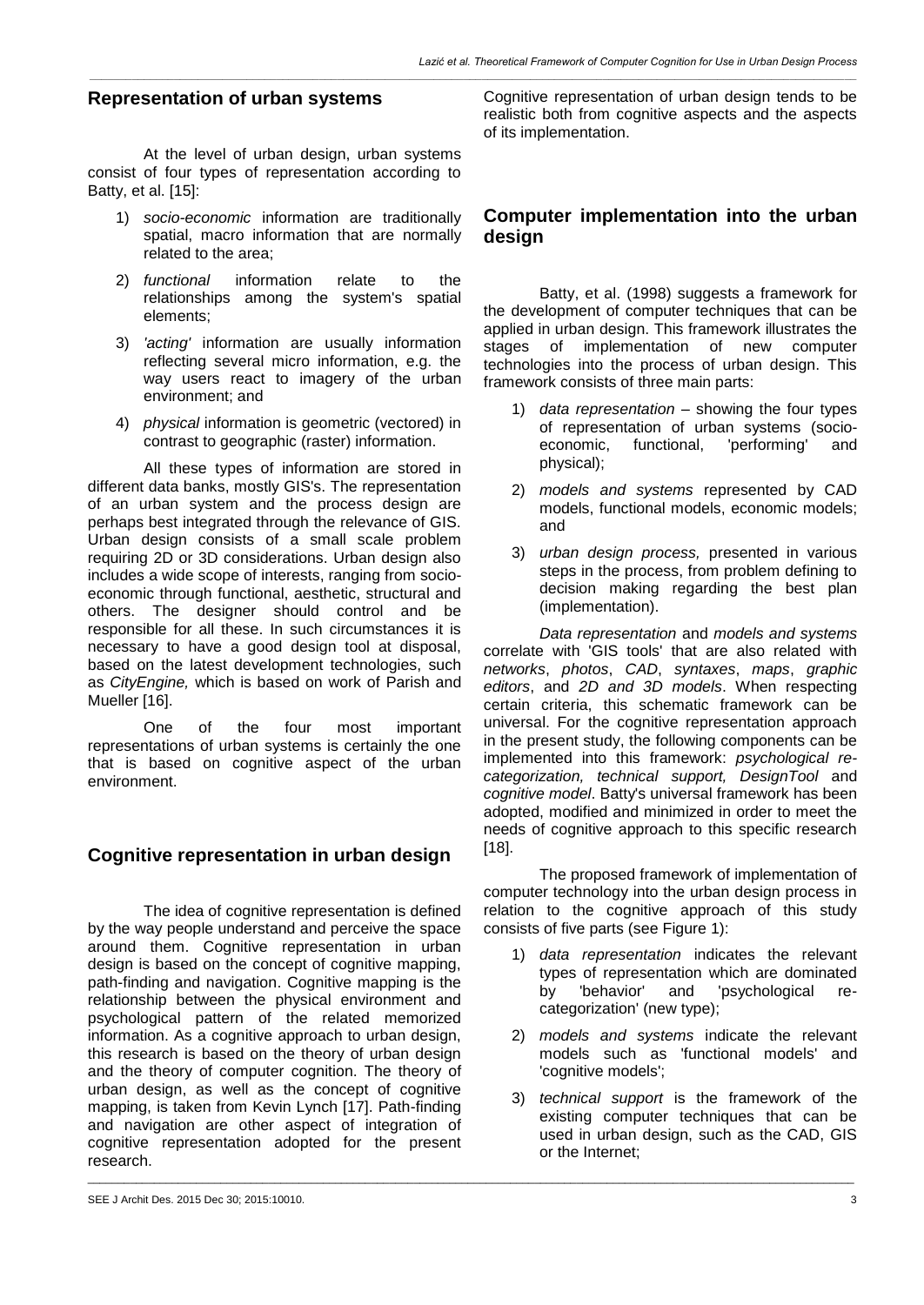4) *DesignTool* or designer's tool, is a new software application that can improve the urban design practice, and it is also the result of the present research; and

\_\_\_\_\_\_\_\_\_\_\_\_\_\_\_\_\_\_\_\_\_\_\_\_\_\_\_\_\_\_\_\_\_\_\_\_\_\_\_\_\_\_\_\_\_\_\_\_\_\_\_\_\_\_\_\_\_\_\_\_\_\_\_\_\_\_\_\_\_\_\_\_\_\_\_\_\_\_\_\_\_\_\_\_\_\_\_\_\_\_\_\_\_\_\_\_\_\_\_\_\_\_\_\_\_\_\_\_\_\_\_\_\_\_\_\_\_\_\_\_\_\_\_\_\_\_\_

5) *urban design process* is a schematic representation of the process from indication of design problem through implementation of the *DesignTool,* and reaching alternative design solutions to implementation of the selected alternative.

The *DesignTool* has a central role in this framework. All the parts of the framework belong to each other directly or indirectly and thus establish mutual interaction.



*Figure 1: The framework of the implementation of computer technology in the urban design process according to a cognitive approach (based on Batty at al. [15])*

# **On cognitive science and computation**

In order to understand the knowledge on cognitive aspect of the urban environment, it is necessary to introduce the basic theory of cognitive vision.

In the process of architectural and urban design, the perception of the three-dimensional world constitutes the crucial knowledge and experience of space and its properties. Knowledge on how people perceive their environment and how they reproduce the related visual information is fundamental for understanding the process of cognitive mapping. The three-dimensional spatial perception indicates the way people perceive the space around them through vision. The theory of vision is focused on information processing; there are different approaches to how to reunite the whole picture emerged from the

\_\_\_\_\_\_\_\_\_\_\_\_\_\_\_\_\_\_\_\_\_\_\_\_\_\_\_\_\_\_\_\_\_\_\_\_\_\_\_\_\_\_\_\_\_\_\_\_\_\_\_\_\_\_\_\_\_\_\_\_\_\_\_\_\_\_\_\_\_\_\_\_\_\_\_\_\_\_\_\_\_\_\_\_\_\_\_\_\_\_\_\_\_\_\_\_\_\_\_\_\_\_\_\_\_\_\_\_\_\_\_\_\_\_\_\_\_\_\_\_\_\_\_\_\_\_\_

sequences during the motion and how to represent effectively the result of that process for the purpose of recognition.

Aspects of human vision, as well as the neuro-cognitive aspects, complemented by the theoretical postulates of computer vision are all part of the initial basis of this research.

The human vision system consists of a receptor system – the eyes, and a processor system – the brain. David Marr [19] in his studies of vision and Bruce and Green [20] thoroughly investigated the functions of the human visual system. Vision is an information processing task that provides information about the shape and spatial relations of physical objects. "Vision is a process that produces from images of the external world a description that is useful to the viewer and not cluttered with irrelevant information" [19]. The process of reconstruction of two-dimensional retinal images is required to obtain a three-dimensional impression of the environment. It is obtained using available information in the retinal image.

An important part of this research is the understanding of '*high level*' vision or 'object recognition' derived from the work of Shimon Ullman [21] and his ideas about how the brain 'sees'. Knowledge about the process of classification of scene segmentations, visual routines, highlighted elements, as well as the work of neural mechanisms of the visual cortex which explains the functioning of the visual system are also significant and indispensible for the further research of the process of computer vision and computation.

These two theories, among others [22-24], were chosen since they strongly support the vision in the computational process required for this study. Marr's theory provides a starting point for developing a new model, while Ullman's theory provides an appropriate method to overcome the basic problems of object recognition and classification.

# **Computer modeling in cognitive science**

Computation is the core concept of modern cognitive science. It is now a common place to use computers to model human cognition, which is again one of the starting points of artificial intelligence. Computation provides a general framework for the research of cognitive processes and behaviors. Thus, it is necessary to relate mathematical theory of computation, cognitive science and artificial intelligence, which are generally engaged in physical systems. Therefore, it is needed to establish a system that *implements* the relations between an abstract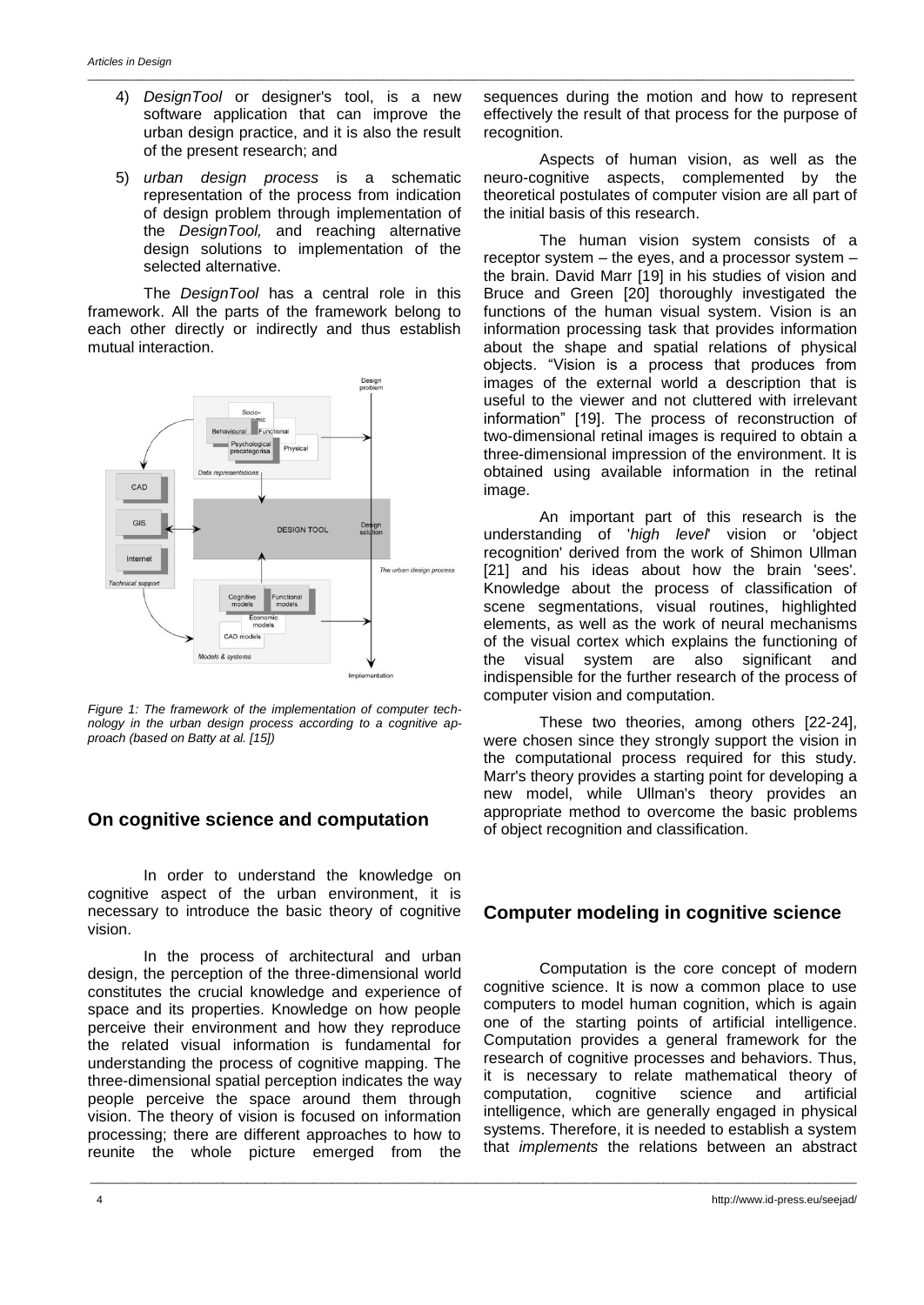computer object and physical system. Implementation may have cognitive and thus, syntactic features as well. The physical system implements the given computation when the physical structure of the system is reflected as a formal structure of computation.

According to the type of mental traits, the main requirements of the cognitive model are: *psychological* – such as belief, learning and perception, and *manifestational* – those that are characterized by the way in which they are consciously perceived. Psychological characteristics are related to what *makes* the mind, while manifestation characteristics are related to the way they *feel*. However, the computer model is *only* a simulation. If the computer simulation is convenient, it will divide the informal system topology that is modeled so that the system is *replicated* rather than simulated. Some computer frameworks are able to explain and replicate human cognitive processes. Many researchers consider the implementation of computer models as an important test of its suitability for describing the internal mechanisms of human cognition. The reason for considering computer models suitable for cognitive models is that computerprocessed models need to be fully specified. Knowing that the model of human cognition is necessarily complex, there is a huge risk of inadequate specification of functions.

Testing the model by computer involves the creation of an appropriate test. The model generates the same results as the system it is created upon, which strongly supports the hypotheses that the model is made on the same principles as the basic system. When the model is constructed with the operation of human cognition, it is spatially huge, and thus should be optimized to the highest possible extent. Without additional restrictions, the correlation between the behavior of human cognition and some specific models cannot be used as a correct record of the model. In some cases, large models will replicate the behavior of the system at random.

Given the amount of information about human behavior and the spatial size of the model of intelligent systems, the verification of these models will require indefinitely long time. It is therefore essential to put more restrictions on the model space. Generally, models that are made for computers need to be completely specified. They are usually highly dynamic; every change in their functionality, such as learning through observation, is made with full action of the brain controlled by an external source. Thus, when the model is created for one action of human cognition, we intend to support the complex *self-adaptive* or *selflearning* systems.

The belief that simple models are probably correct for complex systems is based on the following two assumptions:

1) complex systems perform operations on a

\_\_\_\_\_\_\_\_\_\_\_\_\_\_\_\_\_\_\_\_\_\_\_\_\_\_\_\_\_\_\_\_\_\_\_\_\_\_\_\_\_\_\_\_\_\_\_\_\_\_\_\_\_\_\_\_\_\_\_\_\_\_\_\_\_\_\_\_\_\_\_\_\_\_\_\_\_\_\_\_\_\_\_\_\_\_\_\_\_\_\_\_\_\_\_\_\_\_\_\_\_\_\_\_\_\_\_\_\_\_\_\_\_\_\_\_\_\_\_\_\_\_\_\_\_\_\_

simple manner; and

*\_\_\_\_\_\_\_\_\_\_\_\_\_\_\_\_\_\_\_\_\_\_\_\_\_\_\_\_\_\_\_\_\_\_\_\_\_\_\_\_\_\_\_\_\_\_\_\_\_\_\_\_\_\_\_\_\_\_\_\_\_\_\_\_\_\_\_\_\_\_\_\_\_\_\_\_\_\_\_\_\_\_\_\_\_\_\_\_\_\_\_\_\_\_\_\_\_\_\_\_\_\_\_\_\_\_\_\_\_\_\_\_\_\_\_\_\_\_\_\_\_\_\_\_\_\_\_*

2) there is a very small number of simple ways to perform operations.

The second assumption is reasonable while the first is not, especially for self-learning operations.

The possible advantage of simplification is in the reduction of the number of items, making thereby simple sequences more cost-effective. Simplicity is important because it enables the 'exterior designer' to evolve changes in the system much easier.

Before accepting it as a possible model of human cognition the following main conclusions can be applied to the operational aspect of the computer model:

- 1) that rather strict constraints are to be imposed on the possible model, significantly increasing its likelihood to be correct; and
- 2) that the model of self-learning operations cannot be simple, since its implementation is not simple as well.

The last possible conclusion is that it is difficult to find an applicable generic model for the operation of human cognition. However, computation is sufficiently flexible that it can cover almost all types of organizations, regardless that informal relations are conducted between low-level neural processes or high-level representations.

# **Some observations on cognitive science and urban environment**

An urban environment can be highly complex. The structure of its representation in computer images is also complex and usually contains too much information to be effective in the process of recognition. The fundamental problem is how to organize this amount of information in an efficient manner for the given process of object recognition within the *DesignTool*.

There are three main prevailing theories on object recognition:

- 1) *method of invariant properties* leading to the representation of invariants, spatial characteristics, groupings and separation techniques:
- 2) *method of decomposition of parts* leading to representation of symbolic structural explanations, hierarchy of forms and syntactic pattern recognition; and
- 3) *method of regulation*, a trade-off method between variable separation of the observed